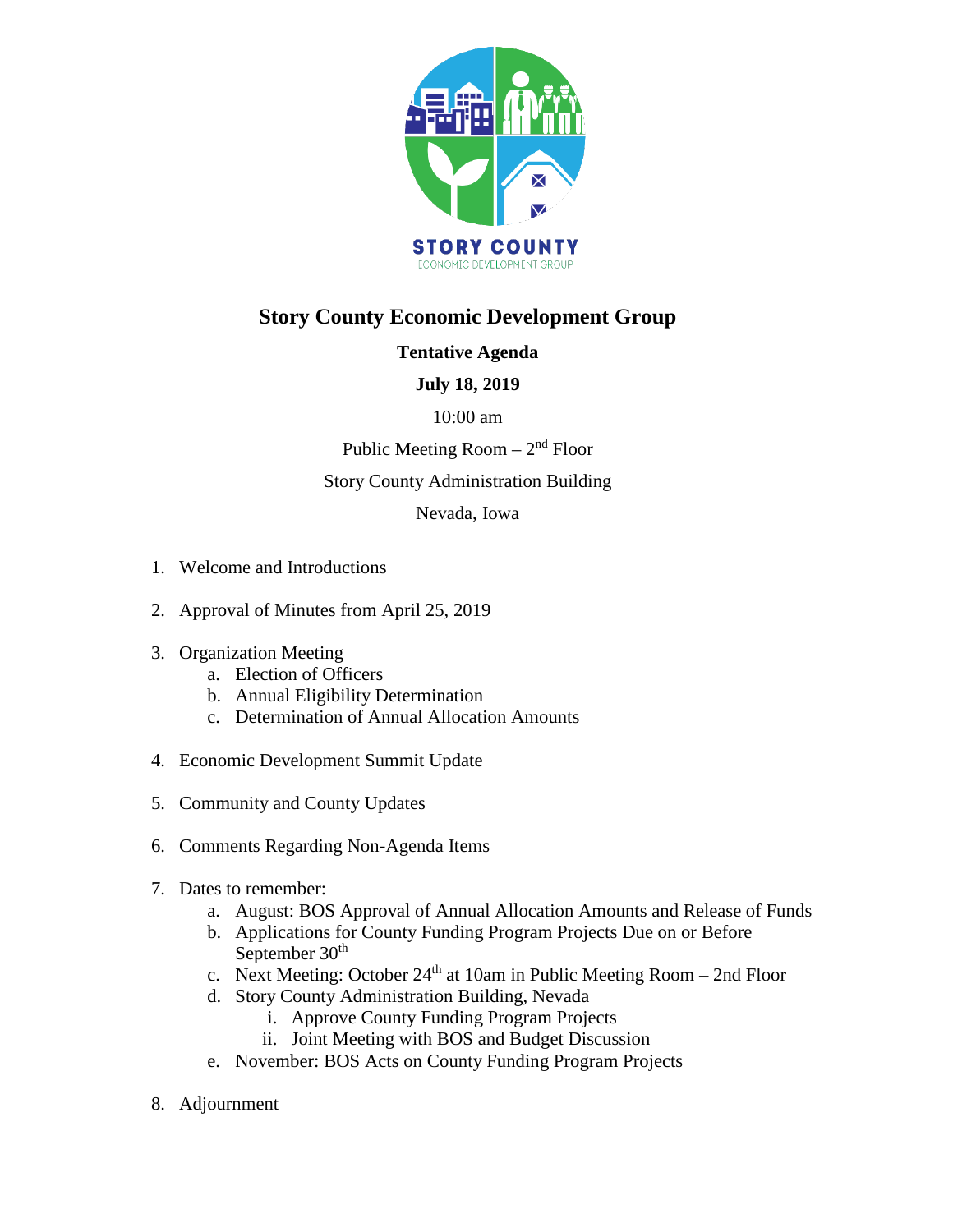## **Story County Economic Development Group Meeting Minutes**

## **April 26, 2018**

## **Cambridge Community Building (Cambridge)**

ATTENDEES: Greg Schlueter, Delbert Amsden, Doug Miller, Steve Gast, Dave Thom, Jodi Meredith, Sonia Arellano Dodd, Mark Jackson, Stephanie Woodhouse, Karen Denger, Craig Henry, Michael Cox, Susan Erickson, John Hall, Karen Davis, Drew Kamp

- 1. Welcome and Introductions
- 2. Approval of Minutes from January 24, 2019

Scott DeYoung motioned, Greg Schlueter second. Passed unanimously.

3. Discussion Regarding Annual Allocation Reports and Appointed Representative

Question was raised about the number of appointments allowed.

4. Economic Development Summit Update

Plans are for September 20<sup>th</sup>. Dustin will need to provide an update via email to the group. It was recommended that Dustin seek approval on topics from the communities at SCEDG.

5. Community and County Updates

#### *Slater*

Awarded Catalyst Grant for Gross Wen Technology. Open house for the demo facility will be in June. Starting to consider community center on Main Street.

#### *Huxley*

Trail head design is complete and working on easements. Winery and micro brewery moving along with plans to open in August. 3 developments moving with 500+ residential lots. Last HDC lot has been sold.

*Kelley* 

No updates.

*Colo* 

Exploring land for housing development. Auction house is under construction. Nilands has reopened.

#### *Zearing*

Prairie Rail Trail Expansion is underway. 108 E Main is hoping to be complete mid-summer. 2 buildings the city owns that are being considered for redevelopment.

## *Story City*

Eby Expansion will be completed by the end of May for manufacturing and June for the sales office. Soilview construction is scheduled for this summer. 14 of 28 new housing lots are sold. Woodland Farms has created land for 45 housing lots. North Park 2nd phase is under construction. Mall redevelopment is going well.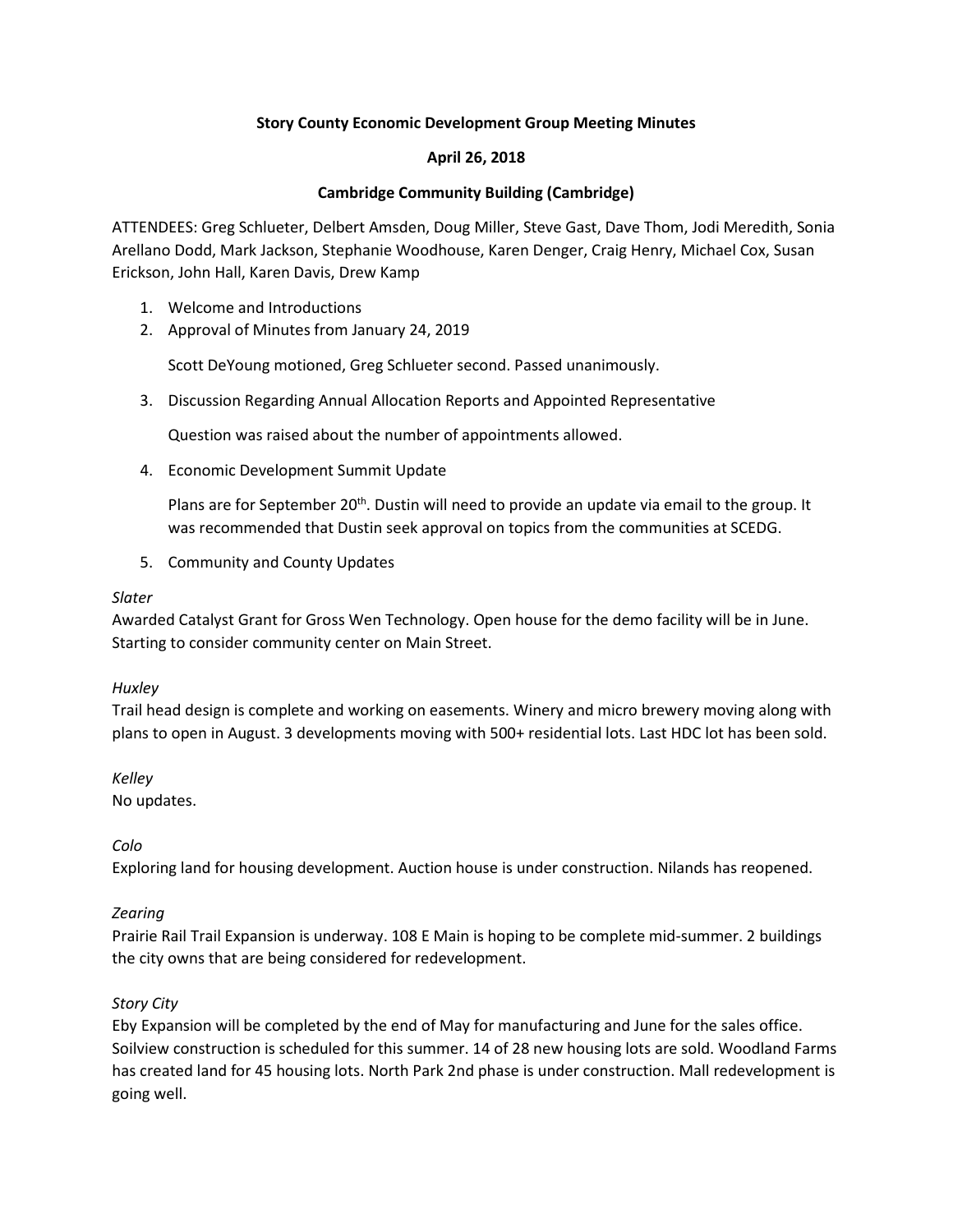#### *Gilbert*

Water plant bid is going out, estimating \$4.7 million. 2/3 through wastewater project at \$4.3 million. 40 acres being developed with residential, town homes, and apartments. The bike trail will be connected through the development.

## *Roland*

Pool bond passed for \$3.1 million. Lagoon will be completed by September for \$4.2 million. Bridge through town planned in 2020.

## *Cambridge*

Catalyst grant for Legion Building & Huxley Communications for REDL&G secured. Sewer upgrade application is into the DNR.

## *Maxwell*

51 acres for development is in the process of sale. Dollar General plans are being reviewed. Sewer plant in design review with DNR.

#### *Collins*

City Clerk Retired - job is open through May 10th. Annexing land for housing & Landus. Deploying TIF to new areas for street repair. First new house built in a long time currently in process for a sale. Meeting with Flummerfelt to discuss in-fill lots.

#### *Ames*

Vertex announcement - currently at 81 employees going to 300 in 3 years. ISU Research Park Director announcement expected soon. Comp Plan update underway. Downtown Parking study being conducted. 2 new housing development on the south side of town. Development agreement for Fleet Farm being worked on.

#### *Nevada*

Downtown redevelopment planning is underway. Verbio construction has started. Burke construction has started.

#### *Story County*

June 28<sup>th</sup> Tedesco Learning Corridor is opening. Hickory Grove Lake is drained for the summer for construction. Prairie Rail Trail will be completed this summer. Hear of Iowa from Slate to Huxley is planned for this summer.

6. Approval of Calendar Year 2019 Meeting Calendar

Calendar Invites have been sent out. October meeting is in Huxley.

7. Comments Regarding Non-Agenda Items

The Housing Study was brought up as a topic of conversation. Supervisor Olson had originally been working on it and it died at the Story County Supervisors table. It was motioned to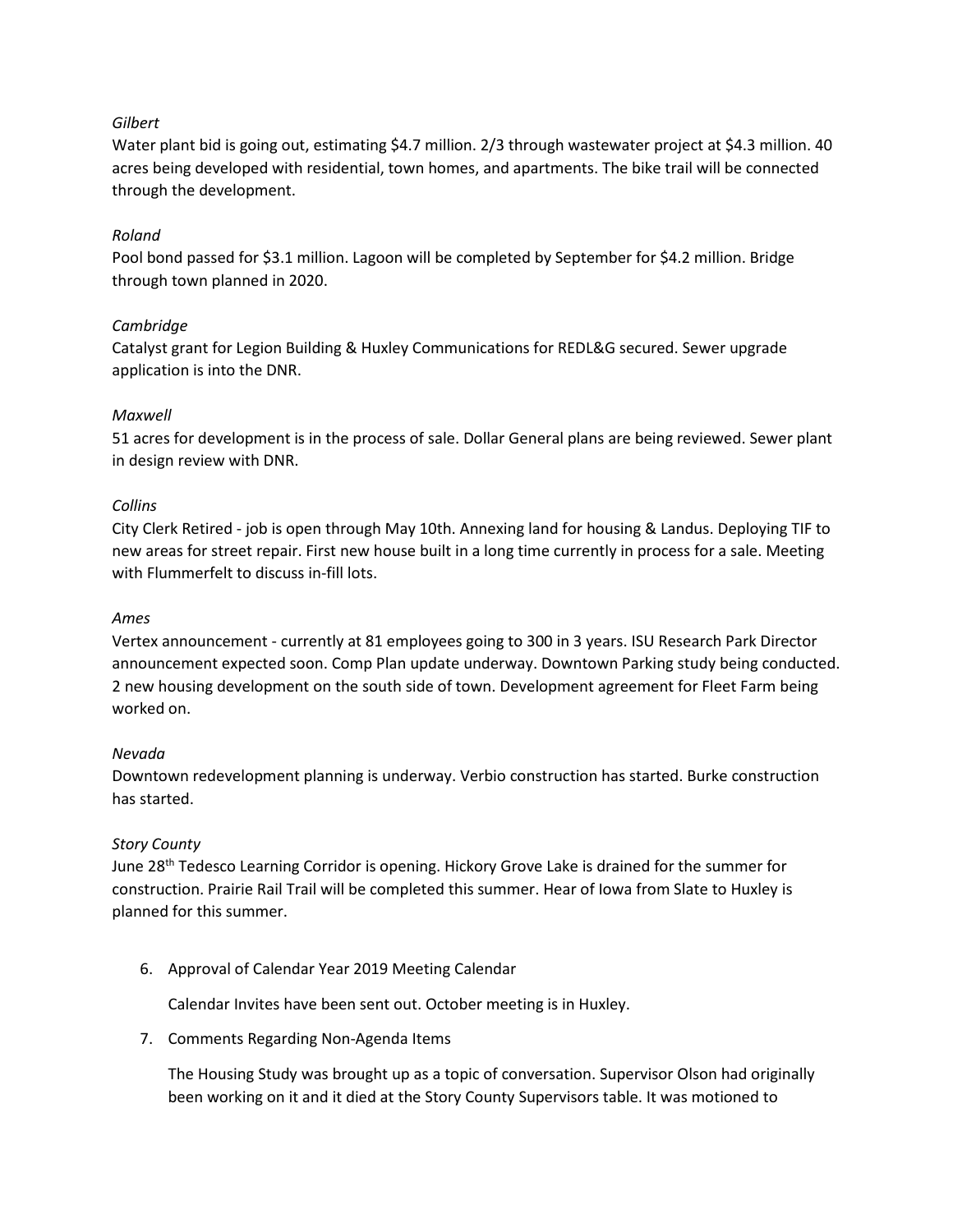continue to conversation with the County regarding a housing study for communities outside of Ames by Gast. Seconded by Henry. Motion passed.

There was conversation about the need for a Flood Plain Manager through a 28E agreement with a number of the communities.

Conversation was had on the Property Tax Bill that recently passed. Additionally, SAVE passed.

Adjourned at 11:07 AM.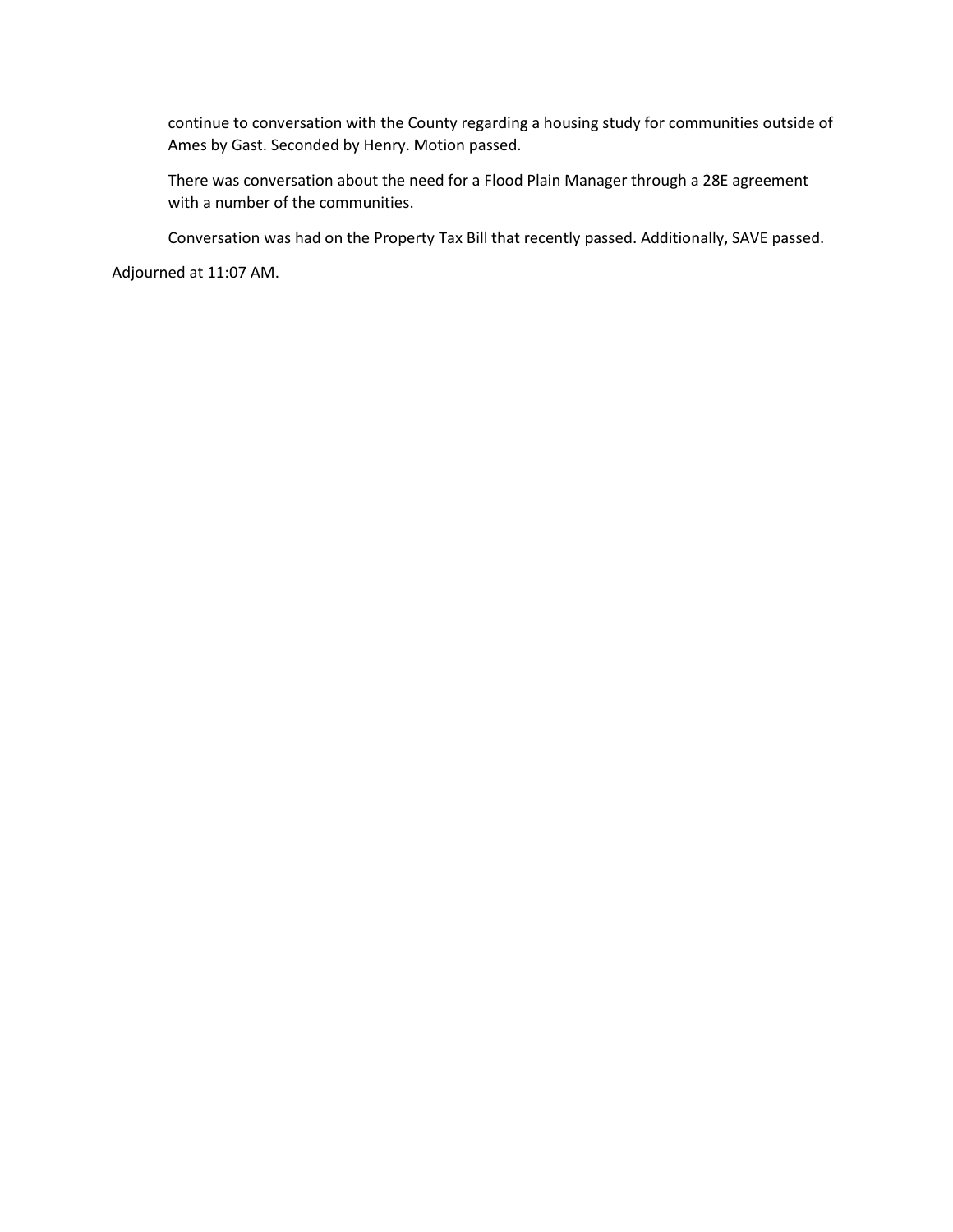

# **Fiscal Year 2019 Annual Report**

#### Submitted June 2019

## **Meetings and Attendance**

|                 |                                 |                              |                                    |              |                              |                              |                              |              |                                               |        | Attendance                             |               |                           |                              |                              |                           |                   |                                         |                                    | Staff<br>SC               |
|-----------------|---------------------------------|------------------------------|------------------------------------|--------------|------------------------------|------------------------------|------------------------------|--------------|-----------------------------------------------|--------|----------------------------------------|---------------|---------------------------|------------------------------|------------------------------|---------------------------|-------------------|-----------------------------------------|------------------------------------|---------------------------|
| Date of Meeting | <b>Meeting Location</b>         | mes                          | $\mathbf{c}$<br>idg<br>a<br>з<br>U | Collins      | ್ರ<br>පි                     | ы<br>$\Omega$<br>Gilb        | ڡ<br>×                       | lley<br>۷e   | $\bar{e}$<br>₹<br>$\boldsymbol{\times}$<br>Ma | ø<br>ݺ | a<br>ڡ                                 | ರ<br>ø<br>Ro. | <b>Slate</b>              | ∽<br>土<br>o,<br>S            | ing<br><b>Zea</b>            | $\mathbf{v}$<br><b>DB</b> | Rep<br><b>DZC</b> | ּם<br>Rej<br>æ<br>G<br>S                | ť<br>ပ<br>a<br>ED<br>ti<br>$\circ$ |                           |
| 4/25/2019       | Gilbert City Hall               | $\mathbf{v}$<br>$\mathbf{v}$ | $\mathbf{v}$<br>$\mathbf{v}$       | $\mathbf{v}$ | $\mathbf{v}$<br>$\mathbf{v}$ | $\mathbf{v}$<br>$\mathbf{v}$ | $\mathbf{v}$<br>$\mathbf{v}$ | $\mathbf{v}$ | X                                             |        | $\mathbf{v}$<br>$\boldsymbol{\Lambda}$ | $\mathbf{v}$  | $\mathbf{v}$<br>$\lambda$ | $\mathbf{v}$<br>$\mathbf{v}$ | $\mathbf{v}$<br>$\sqrt{ }$   |                           |                   | $\overline{\mathbf{v}}$<br>$\mathbf{v}$ | X                                  |                           |
| 1/24/2019       | <b>Slater City Hall</b>         | $\mathbf{v}$<br>$\lambda$    | $\mathbf{v}$<br>$\lambda$          | $\mathbf{v}$ |                              | $\mathbf{v}$<br>$\lambda$    | $\mathbf{v}$<br>$\mathbf{v}$ |              | x                                             |        | A                                      | $\lambda$     | $\mathbf{v}$<br>$\lambda$ | $\mathbf{v}$<br>$\mathbf{v}$ |                              |                           |                   |                                         | x                                  | $\lambda$<br>$\Lambda$    |
| 10/25/2018      | <b>Collins Community Center</b> | X                            | $\mathbf{v}$<br>$\lambda$          | $\mathbf{v}$ | $\mathbf{v}$<br>$\lambda$    | $\mathbf{v}$<br>$\mathbf{v}$ | $\mathbf{v}$<br>$\mathbf{v}$ | $\lambda$    | X                                             |        | ж                                      | $\mathbf{v}$  | $\mathbf{v}$<br>$\lambda$ | $\lambda$<br>$\mathbf{v}$    | $\mathbf v$<br>$\lambda$     | $\mathbf{v}$<br>$\lambda$ |                   | $\mathbf{v}$<br>$\mathbf{v}$            | X                                  | $\lambda$<br>$\mathbf{v}$ |
| 8/16/2018       | Nevada - Admin Building         | $\mathbf{v}$<br>$\mathbf{v}$ | $\mathbf{v}$<br>$\lambda$          | $\mathbf{u}$ | $\mathbf{v}$<br>$\lambda$    | $\overline{ }$<br>$\lambda$  | $\bullet$                    |              | X                                             |        |                                        | $\mathbf{v}$  | $\mathbf{v}$<br>$\lambda$ | $\mathbf{v}$<br>$\mathbf{v}$ | $\mathbf{v}$<br>$\mathbf{v}$ | $\mathbf{v}$<br>$\lambda$ |                   |                                         | $\mathbf{v}$<br>$\mathbf{v}$       | $\mathbf{v}$              |

#### Based on the attendance in FY 2019, the following communities are eligible for FY2020 funding:

• All communities except McCallsburg.

 $\mathbf{1}$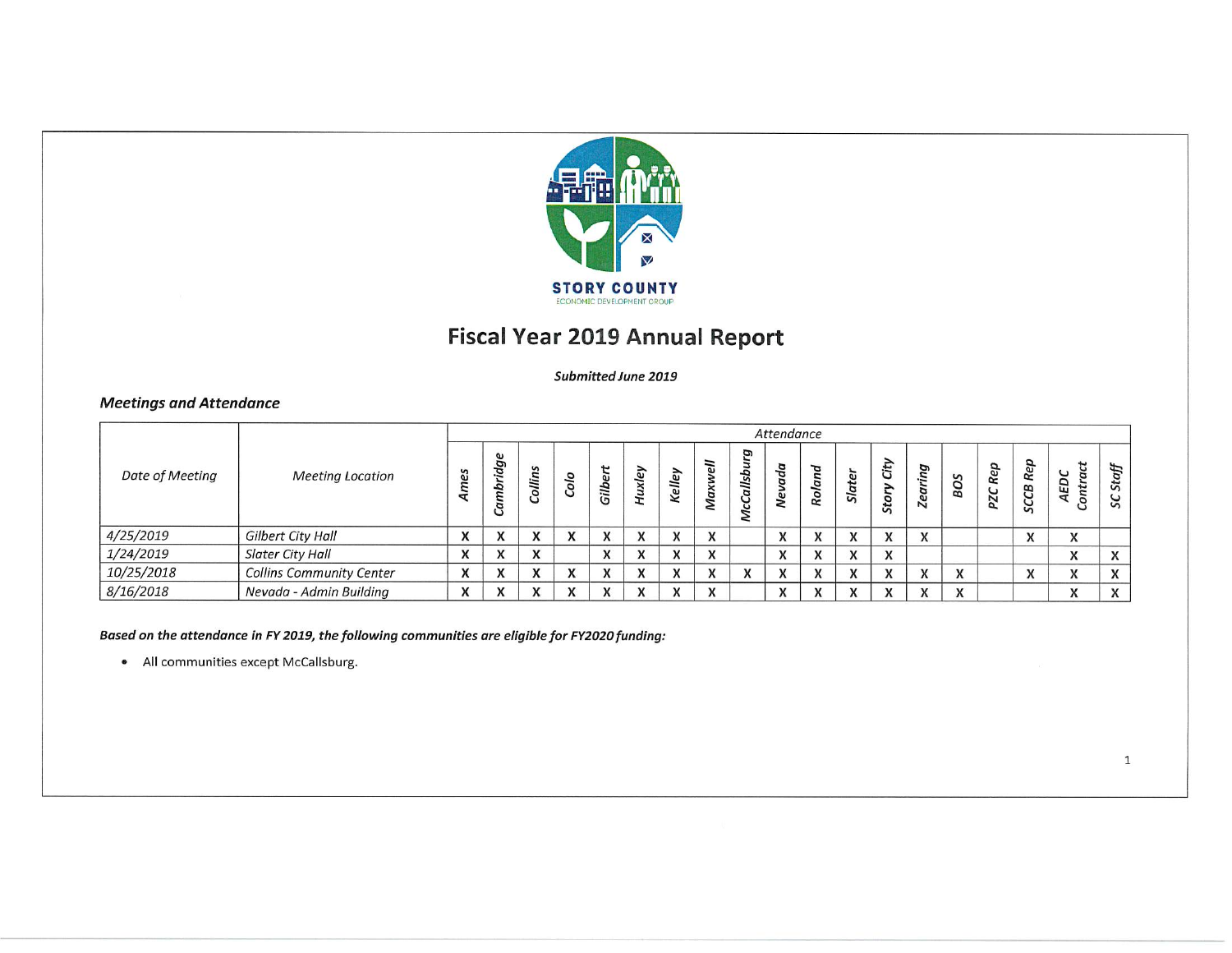#### **Fiscal Year 2019 Funds Awarded**

For Fiscal Year 2019, the Story County Board of Supervisors budgeted \$110,000 in funding to the Story County Economic Development Group. These funds are distributed in two ways to eligible Story County communities:

- 1. Annual Allocation: Annually, all eligible Story County communities receive a base amount for attending meetings and being certified with the County, plus a per capita distribution of the funds allocated by the Story County Board of Supervisors.
- 2. Project Funds (formally known as "Pool" funds): Project Funds consist of a maximum of 15% of the total funds allocated annually to the SCEDG from the Board of Supervisors.

Each eligible community may only submit one application and application requests shall not exceed \$2,500 per request.

These funds can be used to assist eligible communities in Story County with the following initiatives:

- Community marketing and prospecting
- Development of promotional materials
- Consulting and planning services
- Speculative buildings
- Financial incentives
- Tourism attractions (which create a major impact on the entire county events are not eligible)
- General community betterment activities
- Main Street projects which are part of a planned community project, including, but not limited to such things as streets aping, facilitators for planning, focus groups, and community-based restoration.
- Welcome signage and community entrance beautification
- Community driven housing promotion, including, but not limited to housings assessments, marketing of housing opportunities, and marketing for recruitment of potential developers
- Industrial park and commercial park preliminary studies
- Directional and local attraction signage.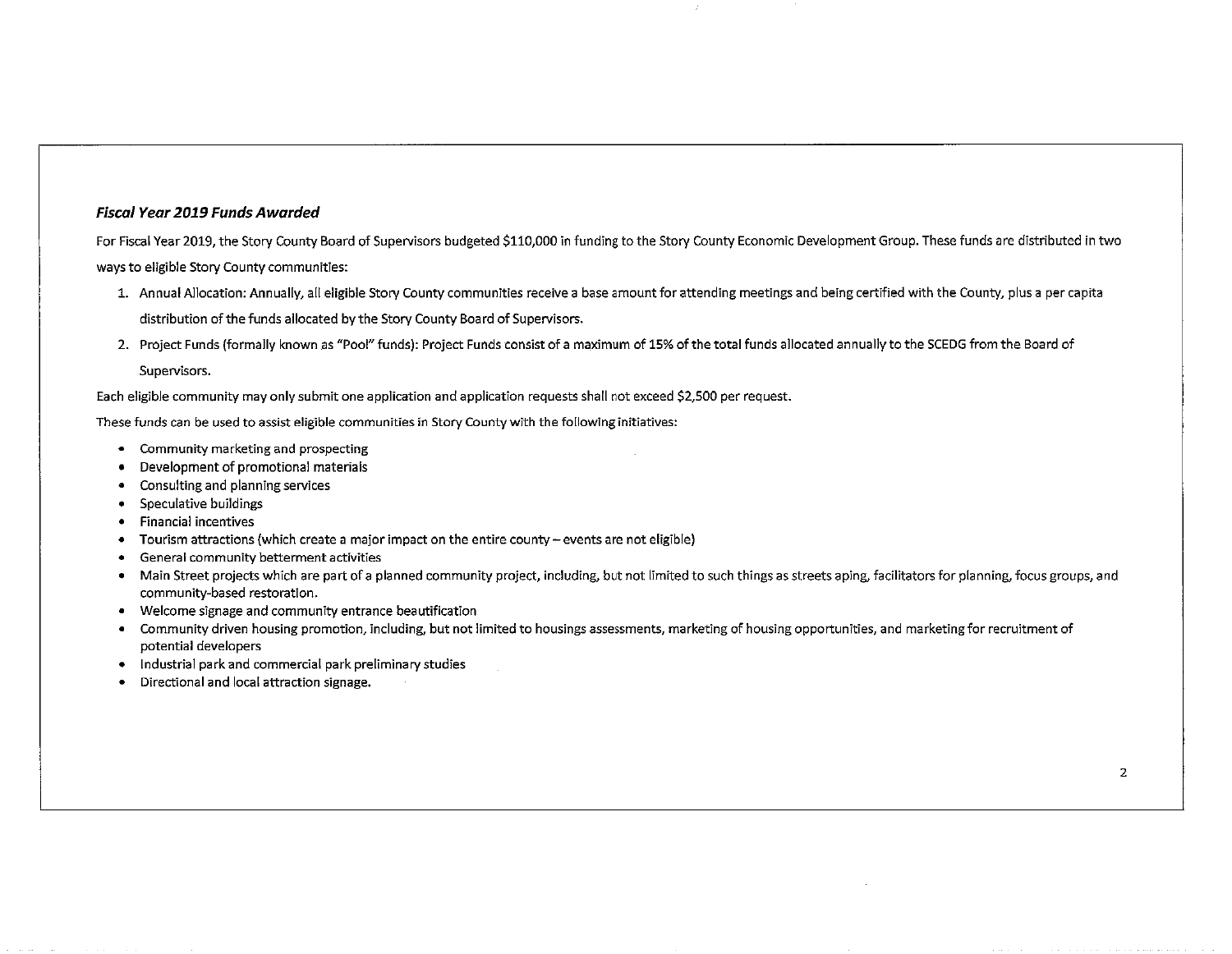| Community            | Ames        | Cambridge  | <b>Collins</b> | Colo i     | Gilbert<br><b>STATE</b> | Huxley                | <b>Kelley</b> | Maxwell    | <b>McCallsburg</b> | Nevada                                 | Roland     | le dal<br>Slater | Story<br>City | Zearing    | <b>TOTALS</b> |
|----------------------|-------------|------------|----------------|------------|-------------------------|-----------------------|---------------|------------|--------------------|----------------------------------------|------------|------------------|---------------|------------|---------------|
| Population<br>(2010) | 58,965      | 827        | 495            | 876        | 1,082                   | 3,317                 | 309           | 920        | 333                | 6,798                                  | 1,284      | 1,489            | 3,431         | 554        | 80,999        |
| Pool Funds           | \$500       | \$500      | \$500          | \$500      | \$500                   | \$500                 | \$500         | \$500      | \$-                | \$500                                  | \$500      | \$500            | \$500         | \$500      | \$6,500       |
| Base                 | \$1,500     | \$1,500    | \$1,500        | \$1,500    | \$1,500                 | \$1,500               | \$1,500       | \$1,500    | 5-                 | \$1,500                                | \$1,500    | \$1,500          | \$1,500       | \$1,500    | \$19,500.00   |
| Certification        | \$49,536.85 | \$694.77   | \$415.85       | \$735.93   | \$908.99                | \$2,786.63            | \$259.59      | \$772.90   | \$-                | \$5,711.04                             | \$1,078.70 | \$1,250.92       | \$2,882.40    | \$465.42   | \$67,500.00   |
| Total S FY19         | \$51,536.85 | \$2,694.77 | \$2,415.85     | \$2,735.93 | \$2,908.99              | \$4,786.63            | \$2,259.59    | \$2,772.90 | S-                 | \$7,711.04                             | \$3,078.70 | \$3,250.92       | \$4,882.40    | \$2,465.42 | \$93,500.00   |
| <b>Project Funds</b> | s-          | \$2,500.00 | \$2,500.00     | \$800.00   |                         | \$2,500.00            | ╮.            | \$2,200.00 | s-                 |                                        | \$2,000.00 | 5-               | \$2,500.00    | \$1,500.00 | \$16,500.00   |
| Total S FY19         | \$51,536.85 | \$5,194.77 | S4,915.85      | \$3,535.93 | \$2,908.99              | المحاواة<br>57,286.63 | \$2,259.59    | \$4,972.90 | a -                | <b>Contract Contract</b><br>\$7,711.04 | \$5,078.70 | \$3,250.92       | \$7,382.40    | 53,965.42  | \$110,000.00  |

#### **Projects (by Community)**

| Community      | <b>Project Description</b>                             | <b>Requested Amount</b> | <b>Awarded Amount</b> |
|----------------|--------------------------------------------------------|-------------------------|-----------------------|
| Cambridge      | Asbestos abatement of old library and Legion Hall      | \$3,000.00              | \$2,500.00            |
| <b>Collins</b> | Mural                                                  | \$3,000.00              | \$2,500.00            |
| Colo           | Engineering fees for proposed development              | \$800.00                | \$800.00              |
| Huxley         | Update economic development video and fliers           | \$2,900.00              | \$2,500.00            |
| Maxwell        | Brochure development                                   | \$1,500.00              | \$2,200.00            |
| Roland         | Painting exposed brick                                 | \$2,000.00              | \$2,000.00            |
| Story City     | Repair and renovation of exterior of carousel pavilion | \$10,000.00             | \$2,500.00            |
| Zearing        | Permanent signage                                      | \$1,500.00              | \$1,500.00            |
| <b>Totals</b>  |                                                        |                         | \$16,500.00           |